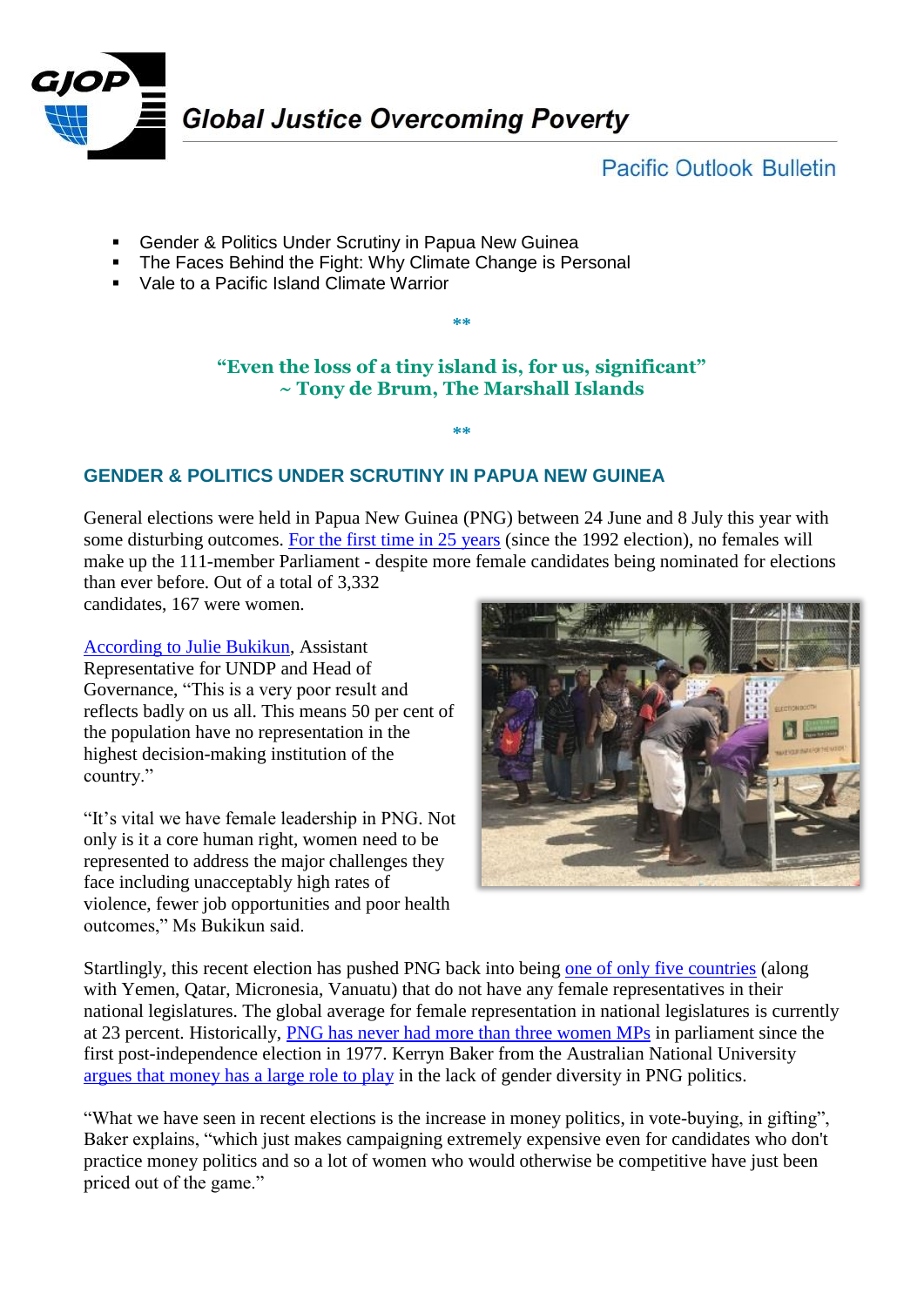[Dr Fiona Hukula](http://devpolicy.org/png-elections-reimagining-future-reflecting-past-20170818/) from the PNG National Research Institute cites flawed electoral rolls as a cause for "great disappointment for many people who have not been able to cast their vote." Ms Rufina Peter who contested the Central Regional Seat believes that the four main challenges to women in politics [in PNG](http://www.pg.undp.org/content/papua_new_guinea/en/home/presscenter/pressreleases/2017/08/03/time-for-png-to-reflect-as-no-women-elected-to-parliament-.html) are:

- o the perception of many Papua New Guineans that politics is a man's world and that women are ill-equipped to be effective political leaders;
- o the current political culture promotes corrupt practices particularly significant expenditure to buy votes;
- o there aren't adequate financial resources and logistical support for the entire election period; and
- o the challenges women face gaining support from traditional tribal leaders to secure sufficient base votes in order to be a serious contender among the male candidates.

This election has reignited talk of reserved seats for women in the PNG parliament. In fact, in 2012 PNG's constitution was amended to allow for the possibility of 22 reserved seats for women, but the enabling legislation was not passed.

"Pushing for reserved seats will be controversial", [says Baker.](http://www.broadagenda.com.au/home/women-in-politics-in-png/) "And will require leadership from not just women's groups outside of parliament, but also male allies within the House. It is, however, the only way to guarantee a place at the table for women in national politics."

*Sources: [Time for PNG to reflect as no women elected to parliament,](http://www.pg.undp.org/content/papua_new_guinea/en/home/presscenter/pressreleases/2017/08/03/time-for-png-to-reflect-as-no-women-elected-to-parliament-.html) UNDP, 3 August 2017 | [No women MPs](http://www.sbs.com.au/news/article/2017/07/26/no-women-mps-sit-next-png-parliament)  [to sit in PNG's new parliament,](http://www.sbs.com.au/news/article/2017/07/26/no-women-mps-sit-next-png-parliament) SBS, 26 July 2017 | [PNG women 'priced out' of parliament,](http://www.pacwip.org/resources/news/2017/png-women-priced-out-of-parliament.html) Radio New Zealand, 10 August 2017 [| PNG after the elections: reimagining the future by reflecting on the past,](http://devpolicy.org/png-elections-reimagining-future-reflecting-past-20170818/) DevPolicyBlog, Fiona Hukula, 18 August 2017 [| Big Men, No Women: Politics in Papua New Guinea,](http://thediplomat.com/2017/08/big-men-no-women-politics-in-papua-new-guinea/) The Diplomat, Grant Wyeth, 11 August 2017 | [Women in politics in PNG: A zero-sum game,](http://www.broadagenda.com.au/home/women-in-politics-in-png/) Broad Agenda, Kerryn Baker, 14 August 2017 | Photo: Papua New Guineans vote at election booths during the country's recent election © Kerryn Baker. Edited by Kendall Benton-Collins.*

#### **THE FACES BEHIND THE FIGHT: WHY CLIMATE CHANGE IS PERSONAL**

Unless we're in the grips of an extreme weather event, climate change can seem like a very distant issue for people living in developed countries. In sharp contrast, the effects of dangerous climate change are often keenly and intimately felt by those living in the Pacific Islands. It's not just political or environmental – it's deeply personal. Nowhere is this truer than in the nation of Kiribati.

**\*\***

Kiribati has a population of 100,000 spread across 33 coral atolls located halfway between Hawaii and Australia. This archipelago nation has an average elevation of just 6 feet above sea level, making it particularly vulnerable to even the smallest rises in sea-level. [According to former President of](https://thespinoff.co.nz/science/climate-change-week/19-08-2017/while-the-world-watches-climate-change-is-already-destroying-lives-in-the-pacific/)  [Kiribati,](https://thespinoff.co.nz/science/climate-change-week/19-08-2017/while-the-world-watches-climate-change-is-already-destroying-lives-in-the-pacific/) Anote Tong, while the rest of the world ignores the gradual onset of climate change, the lives of Pacific peoples are already being drastically affected.

"When I gave my first address at the United Nations General Assembly in 2004, climate change struggled to attract international attention away from the global focus on terrorism. But I had no

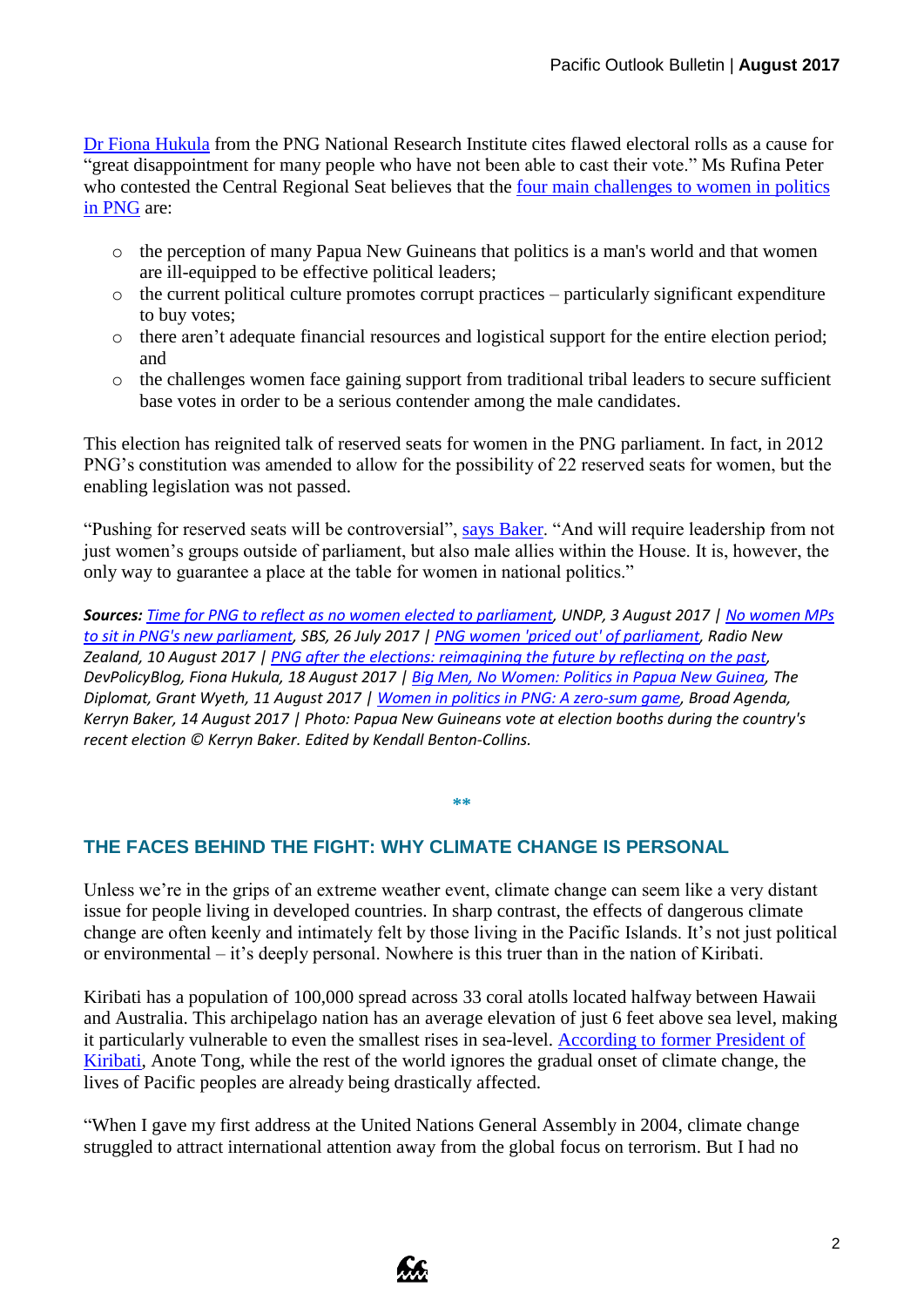hesitation appealing to the world about the issue that mattered most to my people. I did not have the luxury to ignore this problem."

Residents of Kiribati [spoke openly to](https://www.cbsnews.com/news/climate-refugees-kiribati-cbsn-on-assignment/)  [correspondents from CBS News](https://www.cbsnews.com/news/climate-refugees-kiribati-cbsn-on-assignment/) about the ways in which climate change is affecting their daily lives, including high tides that inundate their homes and contaminate their water and kill their crops. They're also impacted by the constant erosion of their precious land. Ironically, these communities have some of the lowest carbon footprints in the world.



The Prime Minister of Tuvalu, Enele Sopoaga, recently [said there was no subject more important](http://technology.iafrica.com/news/science/1054838.html) than climate change to the people of the Pacific. "This is an issue about our existence... climate change threatens our very identities," he said.

According to Samoan journalist Lagipoiva Cherelle Jackson, "Every year there is some sort of an event, whether it be prolonged dry season which throws all our crops out of whack, a cyclone that we could only prepare for 24 hours, increased rainfall and flooding that surprises us in the night, killing our children and robbing us of our homes. This is our normal, you are watching our normal in the news, the things you see in America, from Cyclone Irma and Cyclone Harvey, that's our way of life."

Earlier this month the 48<sup>th</sup> Pacific Islands Forum Leaders meeting was held in Apia, Samoa. Prime [Minister Tuila'epa Sailele Malielegaoi of Samoa](http://www.radionz.co.nz/international/pacific-news/338768/48th-pacific-islands-forum-leaders-summit-opens-in-samoa) used the opportunity to call for support of Fiji's copresidency at the next Conference of Parties at the United Nations Framework Convention on Climate Change [to be held in November](http://newsroom.unfccc.int/cop-23-bonn/) this year in Germany. We will keep you updated on the outcomes of these pivotal meetings within future issues of *Pacific Outlook*.

Jackson sums up the personal nature of climate change eloquently, "Climate change is real, it happens in the lives of every Pacific Islander in one way or another, the experience is so raw and so direct that one doesn't have a choice but to understand its causes and why it is becoming so frequent. Unlike our learned counterparts in developed countries, we don't have the luxury of denial…"

*Sources: Climate change [is already destroying lives in the Pacific,](https://thespinoff.co.nz/science/climate-change-week/19-08-2017/while-the-world-watches-climate-change-is-already-destroying-lives-in-the-pacific/) The Spinoff, Anote Tong, 19 August 2017 [Climate Refugees: Kiribati,](https://www.cbsnews.com/news/climate-refugees-kiribati-cbsn-on-assignment/) CBS News, Julian Quinones, Kacey Cherry and Arijeta Lajka, 21 August 2017 | [Pacific islands face up to climate change,](http://technology.iafrica.com/news/science/1054838.html) iafrica.com, 6 September 2017 [| On a Pacific island -](http://www.huffingtonpost.com/entry/on-a-pacific-island-we-dont-question-climate-change_us_59bede7ce4b02c642e4a17dc) we don't [question climate change, we live it,](http://www.huffingtonpost.com/entry/on-a-pacific-island-we-dont-question-climate-change_us_59bede7ce4b02c642e4a17dc) The Huffington Post, Lagipoiva Cherelle Jackson, 17 September 2017 | [48th Pacific Islands Forum leaders summit opens in Samoa,](http://www.radionz.co.nz/international/pacific-news/338768/48th-pacific-islands-forum-leaders-summit-opens-in-samoa) Radio New Zealand, 6 September 2017 | Photo: [Young girl lies on her back in seawater that has flooded the village street in Eita, Kiribati](https://thespinoff.co.nz/science/climate-change-week/19-08-2017/while-the-world-watches-climate-change-is-already-destroying-lives-in-the-pacific/) © Jonas Gratzer/Lightrocket via Getty Images | Edited by Kendall Benton-Collins.*